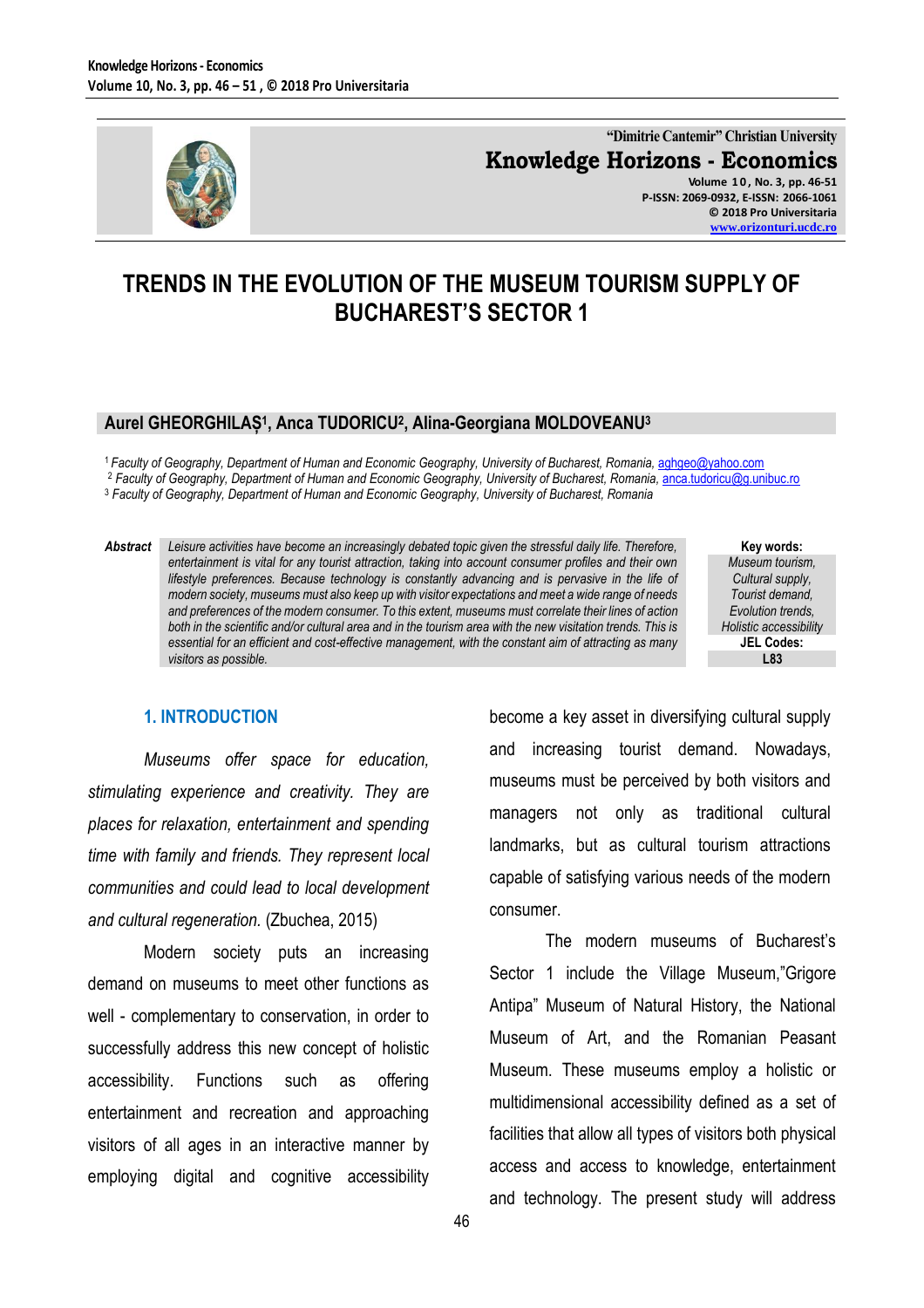these modern trends in connection to the current museum tourism supply and to the new trends in its evolution.

#### **2. LITERATURE REVIEW**

Cultural tourism is the second most practiced type of tourism in Bucharest and in Sector 1, surpassed only by business tourism. As noted in the OECD report (The Impact of Culture on Tourism, 2009), cultural tourism accounted for 40% of all tourism worldwide in the year 2007. Even if the analysts forecast global cultural tourism market to decline at a CAGR of (35.55%) during the period 2017-2021 (Patwardhan, 2018), tourists in this category are estimated to spend, on average, one third more than other tourists. (Richards, 2010)

Museum tourism is an essential integral part of cultural tourism. Certain authors approach museum tourism from the visitor psychology standpoint and connect museum supply with current tourist demand according to the five key types of visitors - explorers, facilitators, professional/hobbyists, experience seekers and rechargers (Falk, 2013). Other authors integrate museums into summer tourism and view events such as The Night of Museums as a vibrant way of exploring and socializing (Bjeljac, Brankov, & Lucic, 2011, Gordin & Dedova, 2014, Schaller, Harvey & Elsweiler, 2012). Such events can prolong the tourist season, generate income for communities and have a positive effect on the local economy. (Dumbrăveanu, Tudoricu, & Crăciun, 2014)

Looking at the literature on museum management and marketing, most of the work focuses on strategic issues, such as facilities and activities planning, management and marketing services, fundraising and establishing numerous partnerships with scientific institutions and national and international research institutes (Friedman, 2007, McLean, 2012, Tien. 2008). Education is becoming increasingly important in museums around the world (...). Museums have fundamentally changed in recent decades and have also shaped their audience and relationships. However, in most cases, a museum's main functions are conservation, research, and education. (Zbuchea, 2013)

Holistic accessibility is multidimensional and involves a physical, emotional, mental and spiritual approach as a whole. Tourism accessibility has multiple aspects and is supported worldwide by the World Tourism Organization through a resolution aptly named accessible tourism for all, adopted in 1991 and later reformulated in 2005 and 2013. The resolution particularly refers, but is not limited, to people with disabilities embracing the pattern of holistic accessibility that encourages the participation of all categories of people to leisure activities, regardless of physical defects or social and professional status (Lequeux-Dincă, 2017).

When preparing an exhibition for the public, the curator should collaborate with a whole team of professionals, including a marketer or at least one communication specialist. A marketing strategy can be assigned to an exhibition. This can help achieve a clearer definition of the target group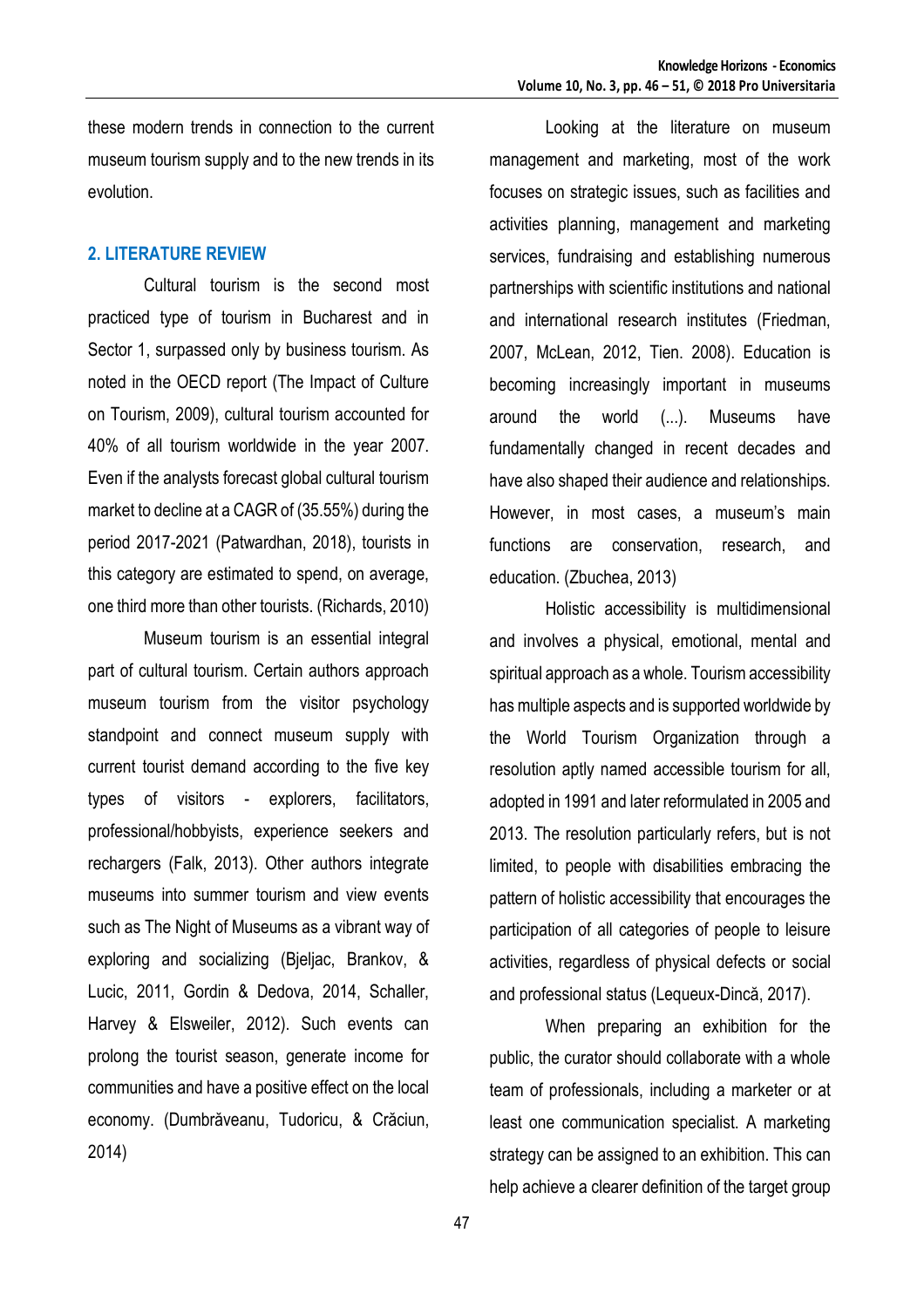and therefore decide on the most appropriate approach (Zbuchea, 2015). The Museum of Natural History is a good example of developing a section specializing in marketing, networking and educational programs inside its organizational chart. This particular topic will be addressed later in this paper.

#### **3. METHODOLOGICAL FRAMEWORK**

The case study we propose addresses the trends of tourist demand for the tourism supply of the "Grigore Antipa" National Museum of Natural History in Bucharest, in the context of holistic accessibility.

Given the current visitation trends, tourism management is an extremely useful tool for a modern museum to employ in designing innovative ways for the public to interact with the exhibition. Therefore, the opinion of the most representative stakeholder in this field is considered a benchmark in shaping the holistic image of the studied museum, GANMNH.

In order to confirm the aforementioned theory related to the marketing approach that will streamline visitation, we used the questionnaire table – an analysis tool we applied to the head of the Department of Public Relations, Marketing and Educational Programs of GANMNH – Purdescu Florentina.

The questionnaire table was developed by Associate Professor Lequeux-Dincă, PhD. The theme of the questionnaire focused on the trends of tourist demand. As for the research methods, the summarizing questionnaire table was filled out by the stakeholder using statistical data to serve the quantitative study, as well as personal impressions and expectations to serve the qualitative study.

The table is divided into four columns targeting visitors according to several criteria (age, group size, motivation, disability, means of travel, place of origin and prior knowledge about the attraction), followed by the quantitative evaluation expressed through the current level and the currently desired level  $(0 = zero; 1 = low; 2)$  $=$  high;  $3 =$  very high), and by the qualitative assessment identified in the table as the desired future trend, which in this case relates to the respondent's expectations regarding the museum.

#### **4. RESULTS AND DISCUSSIONS**

The Antipa Museum is the only natural history museum in Bucharest, the first museum to exhibit its collections in dioramas – a relatively new concept, and inhabits a building that was specially designed as its headquarters, all of which are valid bases for its unique, valuable, and eccentric status. Consequently, its visitors have correspondingly high expectations. Therefore, it is desirable to maintain high qualitative standards by developing new forms of efficient and appropriate management of collections, as well as attracting more visitors by establishing partnerships and organizing various educational programs and cultural events alongside the International Congress of Zoology of the "Grigore Antipa" Museum.

By capitalizing on the features mentioned above – uniqueness, cultural value and a good downtown location, but also by allowing a qualified stakeholder to employ them in an appropriate marketing approach, a holistic accessibility can be managed to motivate tourist demand.

The questionnaire table below quantitatively and qualitatively summarizes tourist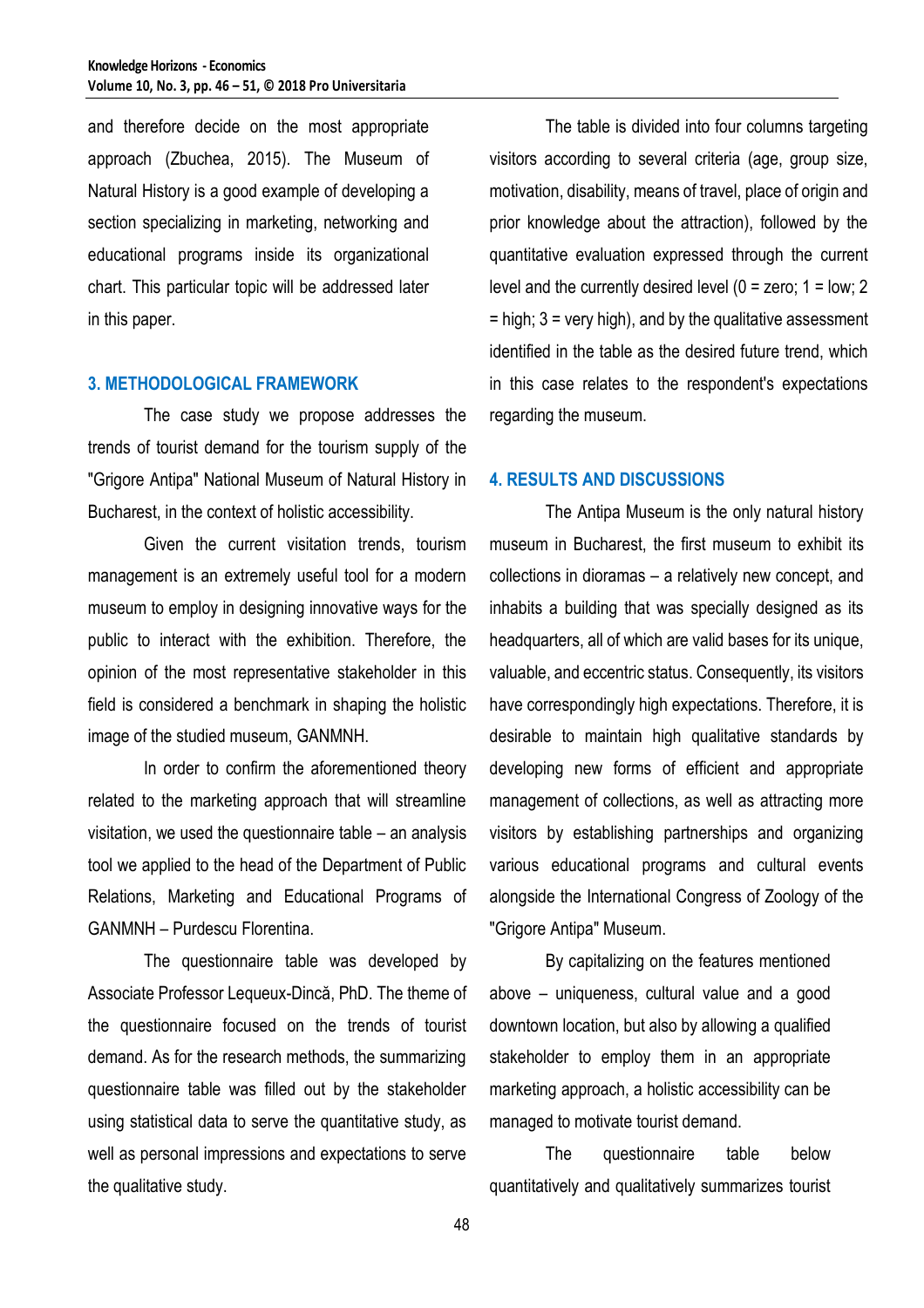activity statistics to facilitate the evaluation of tourist demand for GANMNH.

| Visitors by                          |                                              |                | Current level   Currently desired   Desired future trend |
|--------------------------------------|----------------------------------------------|----------------|----------------------------------------------------------|
|                                      |                                              | level          |                                                          |
|                                      | $0 -$ zero; $1 -$ low; $2 -$ high; $3 -$ vel |                |                                                          |
|                                      | high                                         |                |                                                          |
| Age                                  |                                              |                |                                                          |
| <6 yo (eg families with children) 2  |                                              | 3              | Grow                                                     |
| $6 - 13$ yo                          | $\overline{2}$                               | 3              | Grow                                                     |
| $14 - 21$ yo                         | 1                                            | $\overline{2}$ | Grow                                                     |
| $22 - 65$ yo (eg families with       | $\overline{2}$                               | $\overline{3}$ | Grow                                                     |
| children)                            |                                              |                |                                                          |
| $>65$ yo                             | 1                                            | $\overline{2}$ | $\overline{a}$                                           |
| Group size                           |                                              |                |                                                          |
| One person or small group (< 5)      | -3                                           | 3              | Remain stable                                            |
| visitors)                            |                                              |                |                                                          |
| Medium $(6 - 12$ persons)            | $\overline{2}$                               | $\overline{2}$ | Grow                                                     |
| Large $($ > 13, eg bus)              | $\overline{2}$                               | $\overline{2}$ | Grow                                                     |
| Motivation                           |                                              |                |                                                          |
| Transit tourism (by car or bus)      | $\overline{2}$                               |                |                                                          |
| Short walks $(1 – 2 hours)$          | 1                                            |                |                                                          |
| Long walks /Trip (1/2 day / 1 day    | $\mathbf{1}$                                 |                |                                                          |
| $> 1$ day)                           |                                              |                |                                                          |
| Sport tourism                        | $\mathbf 0$                                  |                |                                                          |
| <b>Business tourism</b>              | 1                                            |                |                                                          |
| Other: cultural tourism              | $\overline{2}$                               |                |                                                          |
| <b>Disability</b>                    |                                              |                |                                                          |
| Mobility impairments                 | 1                                            | $\overline{2}$ | Grow                                                     |
| Wheelchair users                     | 1                                            | $\overline{2}$ | Grow                                                     |
| <b>Visual disabilities</b>           | 1                                            | $\overline{2}$ | Grow                                                     |
| Hearing disabilities                 | 1                                            | $\overline{2}$ | Grow                                                     |
| Means of travel                      |                                              |                |                                                          |
| Car                                  | 1                                            | 2              | Grow                                                     |
| Public transport                     | $\overline{2}$                               | $\overline{3}$ | Grow                                                     |
| On foot (nearby)                     | $\overline{0}$                               | 1              | Grow                                                     |
| Place of origin                      |                                              |                |                                                          |
| Locals                               | $\overline{3}$                               | 3              | Remain stable                                            |
| Day visitors from the                | 1                                            | $\overline{2}$ | Grow                                                     |
| surrounding region                   |                                              |                |                                                          |
| Domestic tourists                    | 3                                            | 3              | Grow                                                     |
| Foreign tourists                     |                                              | $\overline{2}$ | Grow                                                     |
| Prior knowledge about the attraction |                                              |                |                                                          |
| Never heard of it before             | 0                                            |                |                                                          |
| People who are already interest      | 3                                            | 3              | Grow                                                     |
| and informed                         |                                              |                |                                                          |
| Professionals / Experts              | 1                                            | $\overline{2}$ | Grow                                                     |

## *Table 1.* **Evaluation of tourism demand for GANMNH**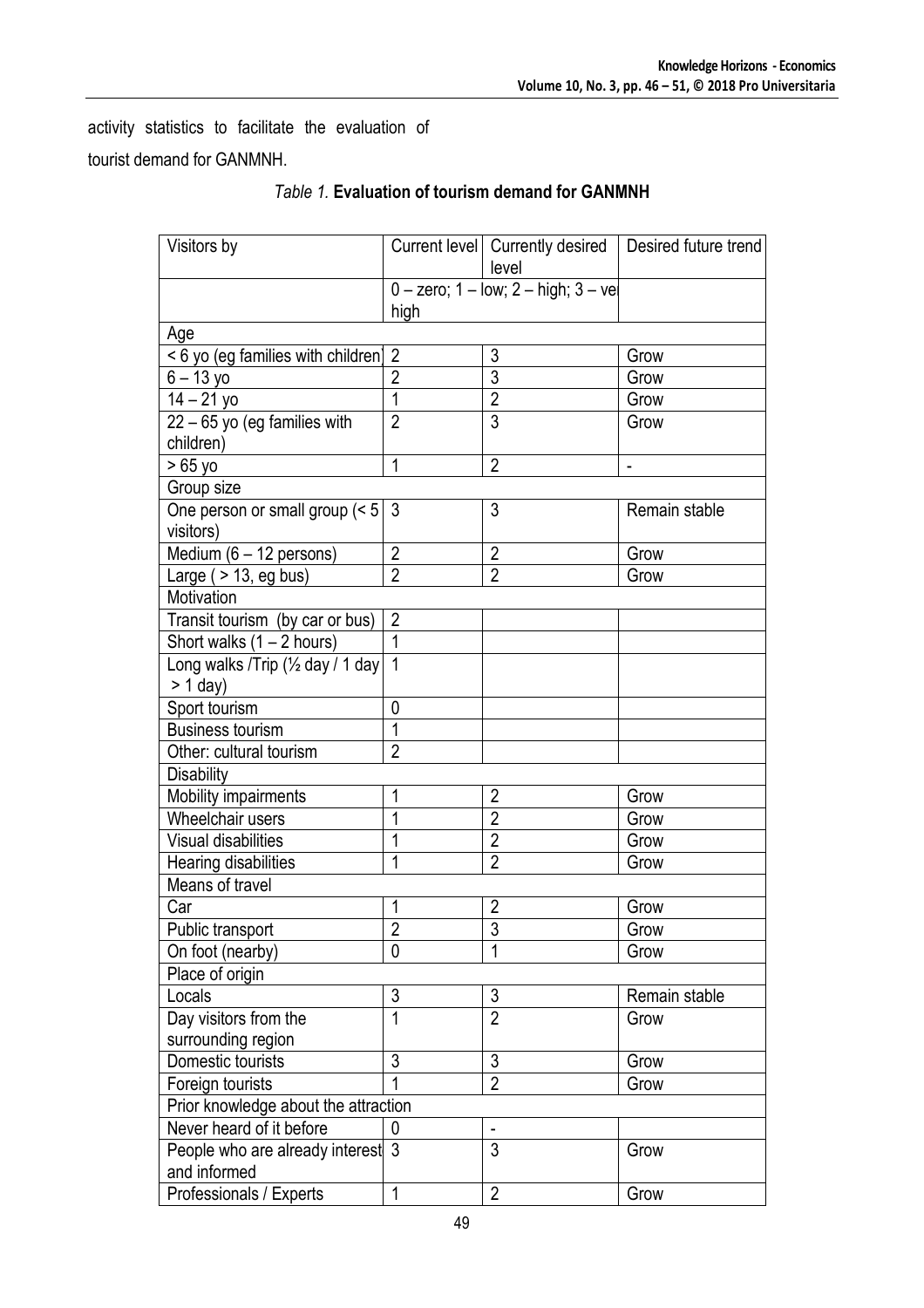The above assessments show that the current level of the number of visitors is high for the age groups of <6 years old, 6-13 and 22-65 years old, and low for the age groups of 14-21 years old and <65 years old. The desired level is high and the desired future trend for these age groups is growth. Seniors often visit in large and medium groups, especially foreign tourists (for example, many groups from Bulgaria, Greece, Israel, Hungary). Children under and over the age of 6 are numerous due to the entry fee benefits offered to them by the Antipa Museum, namely free entrance for preschool children and children up to 18 years old during school holidays. The Antipa Museum motivates student visits most by offering a substantial entry fee discount. It also encourages higher education in connected fields to the Natural History Museum – Biology, Fine Arts, Architecture, Human and Veterinary Medicine, Agronomy and Forestry students are allowed free access to the museum's permanent exhibition.

 When analysing group size, we see that the number of individual visits is currently very high, followed by that of groups of 5 or less people; the number of visits is also high for medium and large groups. The desired future trend is for the number of small groups to remain stable and for the number of medium and large groups to grow.

 Leisure and cultural tourism prevail as visitor motivation, with a fairly high level, while short walks and business tourism are situated on a low level. The Bucharest City Tour and the Museums Bus Line are tourist routes which include this

museum. Therefore, visitor motivation often comes from leisure or cultural tourism.

 With regard to disabled visitors, their current level is low, but the desired future trend is growth. There is only one wheelchair ramp, at the entrance of the museum, so people with mobility impairments can only visit the exhibition on the ground floor.

Looking at means of travel, public transport shows a very high current level, followed by car travel, while the current level of visitors travelling on foot from the nearby area is zero. The museum is very close to the subway and bus stations thanks to its convenient central location.

Analysing places of origin, locals and domestic tourists show a very high current level, while day visitors from the surrounding region and foreign tourists show a low current level. Therefore, the desired future trend is for the number of local tourists to remain high and for all other categories to grow.

#### **5. CONCLUSIONS**

Museums are cultural attractions with a complex function; in recent years, they have evolved at a rapid pace and have transformed the concept of collection-focused cultural landmark with a role of conservation and research, and turned themselves in dynamic, visitor-focused cultural and tourism organisations.

In the study conducted for "Grigore Antipa" National Museum of Natural History in Bucharest I wanted to illustrate the current concept of a modern